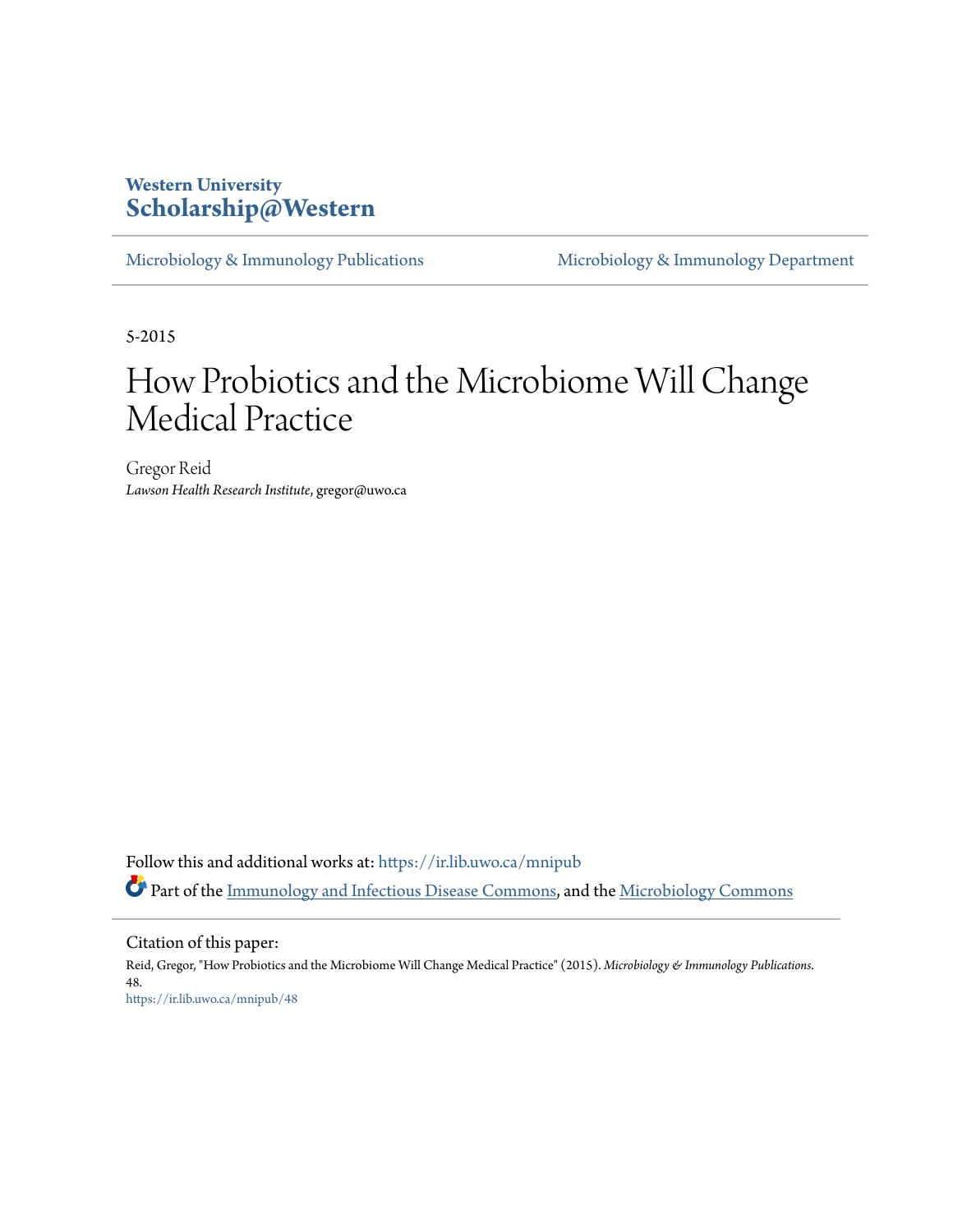## **How Probiotics and the Microbiome Will Change Medical Practice**

Gregor Reid, PhD, MBA, ARM, CCM, Dr. HS, FCAHS, Director of the Canadian Centre for Human Microbiome and Probiotic Research, Lawson Health Research Institute, Professor, Departments of Microbiology and Immunology, and Surgery, The University of Western Ontario

The Bell Wing at Toronto General Hospital has long<br>gone, but in the Fall of 1982, that was where I began<br>my journey into human microbiome and probiotic<br>research Stimulated by mentor Dr Andrew Bruce Head of gone, but in the Fall of 1982, that was where I began my journey into human microbiome and probiotic research. Stimulated by mentor Dr. Andrew Bruce, Head of Urology, I asked the question: "Were there beneficial bacteria in the urogenital tract and if they help prevent infection, could they be replenished to reset an infectious state back to normal?" Thirty-three years later, this is arguably the hottest field of medicine, and one that will transform its practice for years to come.

Humans have evolved from microbes, so it should be no surprise to find these organisms playing a key role in health. But, who would have thought they would be living in the brain,<sup>1</sup> breast tissue,<sup>2</sup> stomach,<sup>3</sup> in some sort of suspended state, and, through the gut, influencing metabolism,<sup>4</sup> cardiac health, $5,6$  anxiety<sup>7</sup> and bone density, $8$  to name a few? Who would have imagined being able to identify over 200 species present in any given niche within hours using a device the size of a Mars Bar?9 And to be able to detect disease through metabolic by-products from these microbes?10 A mere eleven years ago, the word probiotic was barely in the medical language, and viewed by some as snake oil: today, its market size is around \$30 billion. The transfer of feces from human donor to recipient was unimaginable not long ago, but to find that it has a 90% cure rate of deadly *Clostridium difficile* infection<sup>11</sup> and to consider doing this to prevent obesity or delay mental illness<sup>12</sup> would have seemed draconian just ten years ago. Yet, here we are today recognizing that microbes play an integral part in health and disease. Indeed, potentially in the determinants of health and their developmental origins. Where could the future possibly take us?

These discoveries are playing havoc with traditional practices and systems we established within our society. From the early 20th Century, regulatory agencies were set up and instructed to adjudicate that drugs could prevent, treat and cure disease. Fast forward to the present, it seems absurd to suggest that microbial-containing food and supplements

need to be defined as drugs that must be prescribed to treat, prevent and potentially even cure some diseases. The FDA, for example, clearly demands that this should happen.13 Not only that, the system of registering bacterial strains as part of regulatory procedures does not allow for depositing strain combinations, even though once separated from each other, such strains die, thereby defeating the whole purpose of deposition.

The education of medical doctors and other healthcare professionals has been streamlined in recent years, with teaching the importance of beneficial microbes all but deleted. If our healthcare specialists don't understand this area, how can we ask them to manage health issues associated with microbes, and recommend interventions and approaches outside of drug prescriptions? Continual medical education and conferences might help, but they often convey opinions rather than establish guidelines and basic training. With companies creating diagnostic systems to relay microbiome and metabolome data,10 practitioners must be able to interpret them and consider the ethical implications of disclosing the information.14

If the composition of the gut microbiome influences drug adsorption,15 should all drugs not be re-tested against a patient's microbes? The implications are enormous, but this aspect of personalized medicine is clearly on the horizon. Probiotics have been shown to augment the effects of some drugs,16,17 but how do physicians write a script for a probiotic food? The creation of Guidelines that outline probiotic products that have been at least clinically tested<sup>18</sup> certainly helps consumers plod through the multitude of products available, and recognize those that have not been tested for effectiveness in humans.

As the microbiome appears to form into an 'adult' composition by around age three, and as many diseases are already conditioned by then, the question of 'programming' the microbiome during fetal and early life must be considered. The best way of doing this is far from understood, but manipulation of one form or another is already taking place through the placenta,<sup>19</sup> breast milk,<sup>20</sup> and probiotic infant formula.<sup>21</sup> Longitudinal studies are needed to understand this crucial stage in life, yet Canada, the European Union and USA have ceased funding large microbiome programs, and pay lip service to the funding of probiotic research and indeed research on what makes people healthy. This is ironic considering the funders are institutes of 'health'.

Corresponding Author: Gregor Reid Lawson Health Research Institute F3-106 268 Grosvenor St. London, Ontario N6A 4V2 519-646-6100 x65256 gregor@uwo.ca